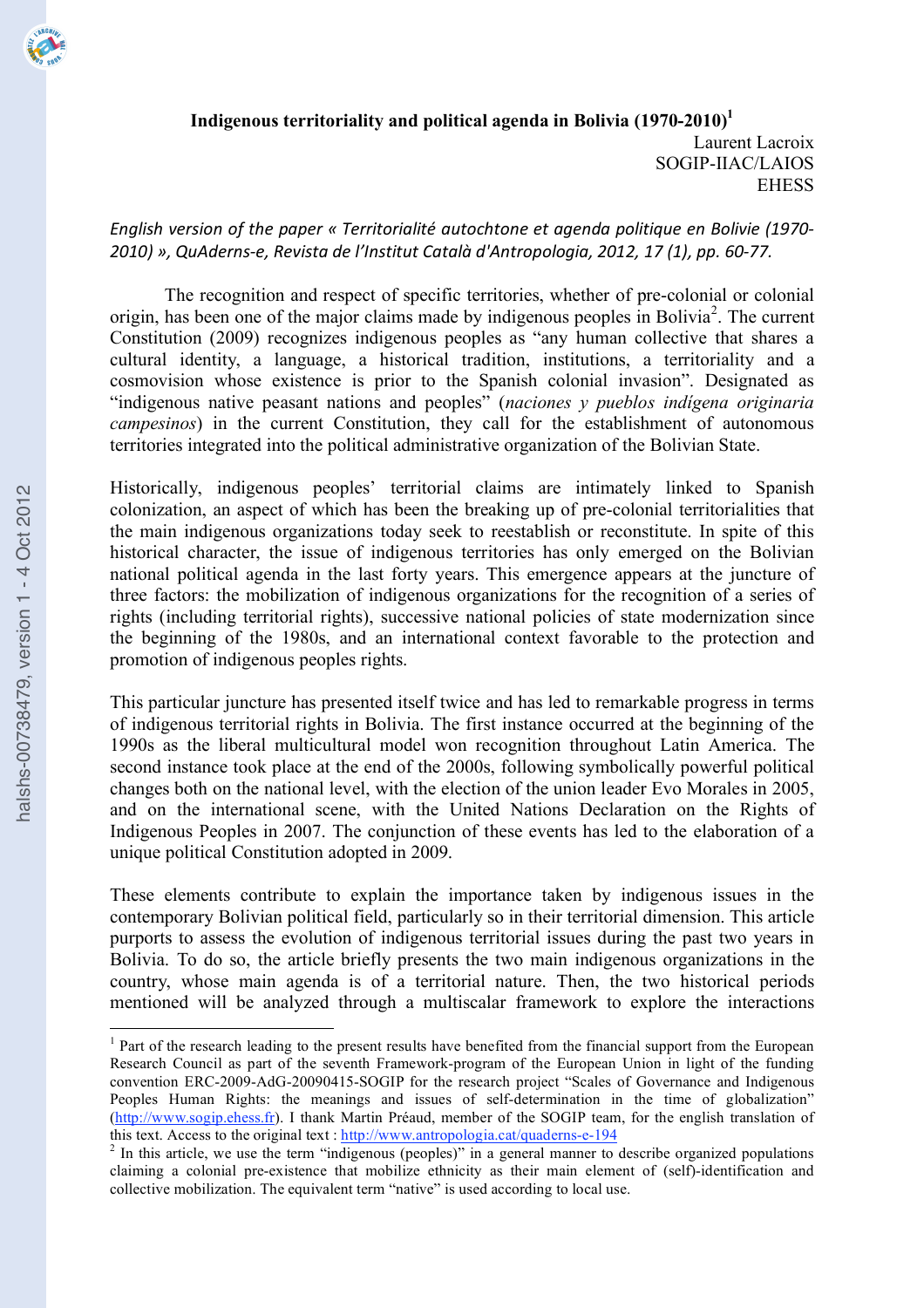between the regional, national and international levels in terms of the political treatment of ethnic and territorial issues. The objective is to determine whether the current national and international context is really favorable to indigenous peoples in Bolivia.

#### **1. Prominent indigenous actors in the mobilization**

In Bolivia, the emergence of new indigenous movements, sometimes described as the "indian awakening", occurred at the beginning of the 1980s in two distinct regions: on the Altiplano (west of the country) and in the Lowlands (east of the country). Like many social, trade union, civic and political movements of the country, indigenous organizations are marked by regionalism. While they share many claims such as the institutionalization of an indigenous territoriality integrated to the general organization of the Bolivian State, and constantly express feelings of mutual solidarity, each of these organizations develops its own political strategy to reach its goals. Consequently, there has not been a unified indigenous movement in Bolivia to this day.

## *1.1 The Andes: from katarism to the Consejo Nacional de Ayllus y Markas de Qullasuyu (CONAMAQ)*

The apparition of an indianist trade union movement known as the *katarist* movement<sup>3</sup> at the beginning of the 1970s is the first expression of an "Indian awakening" in the Andean region. This movement rejects the assimilationist and paternalist policies deployed by the State since the 1930s, and insists on the cultural oppression of populations defined as Indian (Tiwanaku Manifesto in 1973). The katarist questioning culminates with the establishment of the *Confederación Síndical Única de los Trabajadores Campesinos de Bolivia* (CSUTCB) in 1979, the first national independent peasant trade union. Its creation is a highlight of the democratic transition in Bolivia (1978-1982) and the union demonstrates strong capacities for mobilization until 1983, at which point the *katarist* movement comes to a halt. At the union level, its leaders struggle to propose a unifying project (Le Bot 1994). In electoral terms, they are extremely divided and accumulate failures on their respective sides (Pacheco 1992). Katarism loses significant momentum and concedes the vanguard of peasant unionism to the coca producers established in the tropical valleys of the Chaparé (Calla Ortega 1993; Mansilla & Zegada 1996).

In the Andes, the traditional organization (preceding trade unionism) is revalorized after having been reduced to its sole ritual dimension during forty years by the widespread movement of peasants' unionization. The communal and intercommunal political system is rehabilitated. The pre-Columbian form of Andean socio-territorial organization, the *ayllu*, is considered anew and becomes a first order claim. The union model does not disappear, however, and power at the local level is the subject of an acute competition between union leaders and so-called "traditional" authorities (Le Gouill 2007).

During the 1980s many indigenous organizations are developed as an alternative to the union model at the local, provincial and regional levels 4 while peasants' unions at the departmental

<sup>&</sup>lt;sup>3</sup> From Tupac Katari who was the leader of an « native » rebellion on the Bolivian Altiplano in 1781. On the katarist movement, see, among other works, those by Jean-Pierre Lavaud (1981,1982), Diego Pacheco (1992) and Yvon Le Bot (1994).<br><sup>4</sup> Among others: the Aymaras, Kechuas, Tupiguaranies National Council united by ayllus and communities

<sup>(</sup>AKTUPAC) in 1986, the Unique Confederation of Kollasuyu-Bolivia Ayllus-Communities-Capitanias (CUAKK-B) in 1987, the Cabildo of Urinsaya Native communities in 1990, the South Oruro Ayllus Federation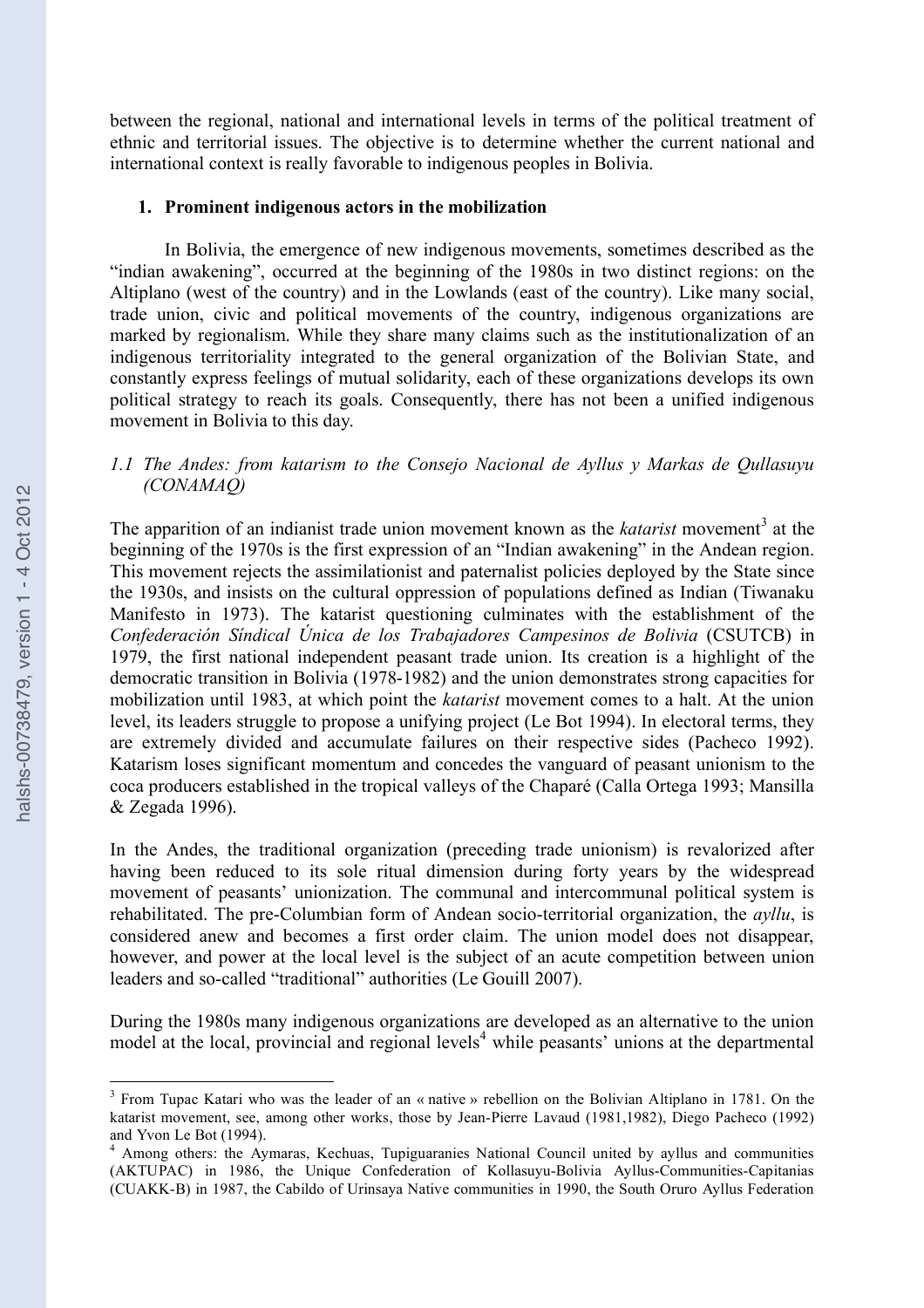level highlight the ethnic dimension of their organization<sup>5</sup>. In March 1997, the *Consejo Nacional de Ayllus y Markas de Qullasuyu* (CONAMAQ) is created, presenting itself as the representative organization of the "Indigenous Nationalities and Peoples of Bolivia's Highlands"<sup>6</sup>. This emergence amplifies the differentiation process between peasants' unions and indigenous organizations in the Andes. The latter re-appropriate indigenous terms to designate their authorities and develop their claim platforms around the key theme of the *ayllu* as a collective territory. Conversely, peasants' unions call for the granting of individual or familial plots of land.

The main objective of the CONAMAQ is to reconstitute territorial entities of pre-Columbian origin (*ayllus*, *markas*, *suyus*), which it sees as a necessary condition for "the political selfdetermination and guaranteed exercise of collective rights for indigenous peoples". The CONAMAQ primarily claims the "restitution of native communal lands usurped by the invaders", which would allow Andean communities to "reconstitute their own territorialitybased system of political organization", "their own organizational structures" (particularly economic and judicial ones), and their "own cosmovision" (cosmic vision of the *ayllu*). To do so, the CONAMAQ advocates a "constitutional recognition of indigenous native peoples' collective rights" and the instauration of a plurinational State.

Despite a growing visibility and intervention on the national political scene, the CONAMAQ willingly admits to a lack of coordination between its affiliates as well as the lack of a general political project, both of which limit its capacity for mobilization. Its leadership nonetheless tries to remedy these lack by strengthening its governance structure and by taking a proactive role in national debates.

# *1.2 In the Lowlands: the Confederación de los Pueblos Indígenas de Bolivia (CIDOB)*

From the time of colonization to the 1980s, indigenous populations in the Bolivian Lowlands have been placed under a variety of authorities<sup>7</sup>. Dispersed and without representative organizations, some of these populations live with great difficulty under their assigned authorities while others try to escape their imposed livelihoods by establishing themselves in the forest, far from administrative centers, when such a possibility still exists. At the end of the 1970s these indigenous populations organize themselves under the aegis of a small group of anthropologists and establish in 1982 the Indigenous Platform of the Bolivian East, which rapidly transforms into the Indigenous Confederation of Bolivia while keeping its first acronym, CIDOB. Indigenous peoples from the Lowlands are now known and visible.

The new interethnic organization reflects the realization by many indigenous communities that they confronted a similar situation in terms of land spoliation, economic and political marginalization, and the absence of individual and collective rights. The ethnic character of the CIDOB rests on a twofold process of differentiation. First, with regard to small Andean peasants established in the Lowlands, organized through peasants' unions affiliated to the CSUTCB and primarily claiming the attribution of individual plots of land. CIDOB affiliates,

<sup>(</sup>FASOR) in 1988, the North Potosí Federation of Native Ayllus (FAO-NP) in 1993, etc.<br><sup>5</sup> For instance, the Unitary Chuquisaca Workers Peasant Native Trade Federation (FSUTCOH), or the Peasant Native Workers Trade Union Fed

 $\frac{6}{7}$  Extracts from documents produced by the organization.<br>The authority of local settlers, then of Jesuit and Franciscan missionnaries between 1681 and 1767, then of local administrators or hacienda bosses between 1768 and1953, and finally the authority of various agents (State, catholic church, Summer Institute of Linguistics until the 1980s or 1990s in some regions)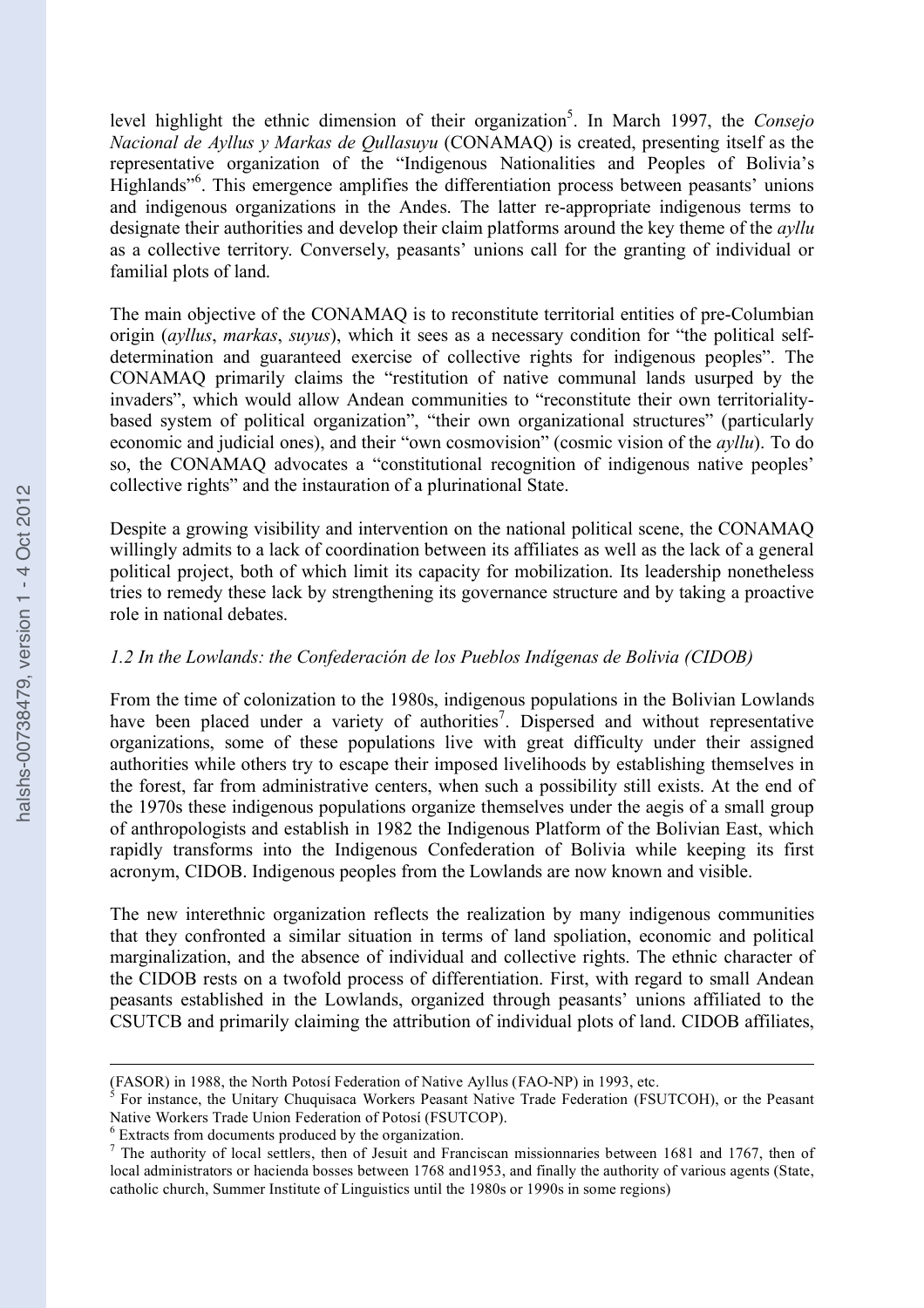on their part, seek to establish an organization that would be more autonomous from political parties and less vertical than trade unions, and look for means to gain the attribution of collective lands. The second differentiation is in opposition to local political and economic elites of foreign origin (descending from settlers or coming from new waves of international migrations) with whom CIDOB members are competing for access to natural resources. This elite controls the land market and contributes to the progress of the agrarian frontier, thereby threatening indigenous populations' living areas. The CIDOB thus fills a gap in terms of representative organizations in the Lowlands and challenges the notion of a uniquely Andean *indianity* in the national political imagination.

CIDOB's mission is to "defend the fundamental human rights of indigenous peoples in the country"<sup>8</sup>. Among its numerous demands, the theme of territoriality appears simultaneously as central, federative and a source of mobilization. Obtaining territories and tenure is an absolute priority for indigenous peoples in the region. According to the CIDOB, the existence of an "indigenous territory" implies an integral spatial unity in which indigenous populations would collectively control natural resources, exercise their political and administrative autonomy, and uphold their histories and traditions. The territory is seen as the primary basis for indigenous peoples' development. It is perceived as a fundamental prerequisite for solving the many challenges faced by indigenous communities in the region such as economic poverty, low results in terms of health and education, and political marginalization (Lema 1997). Consequently, the CIDOB orientates all its actions towards the obtaining of specific areas for indigenous peoples.

The Confederation has quickly established itself as an important and influent actor in the Bolivian political life. In a few years it has presented innovative reform projects that redefine the nation and the role of the State while leading large-scale mobilizations resulting in the acquisition of new rights for indigenous populations. The results of its activity is such that "the dominant actor in indigenous movements has been displaced geographically from the Andes to the East" (Calla Ortega & Molina Barrios 2000: 27). Since the 1990s, the CIDOB has successfully put the issues of indigenous territories and respect for sociocultural difference among the main themes of the national political agenda (Lacroix 2011a).

# **2. The 1990s : liberal multiculturalism and indigenous territoriality**

During the 1990s, Bolivia has undergone, as most Latin-American countries have, a neoliberal process of political modernization of the State, which has resulted, among other effects, in a political-administrative reorganization and the implementation of multicultural policies. The latter implied constitutional reforms to recognize the multicultural and pluriethnic character of national societies. Included in a wider movement of participative decentralization of the State, neo-indigenist policies were implemented, recognizing specific rights for indigenous peoples (Gros 1999). The CIDOB has played a key role in these changes. Its mobilizations and propositions have accompanied every step of the establishment of liberal multiculturalism under the government of Sánchez de Lozada (1993-1997). Such policy was adopted in response to demands from the Lowlands indigenous confederation and Andean indigenous organizations as well as to the economic and political orientations imposed by international agencies. These agencies will, on their own side, create a favorable context for indigenous rights.

 <sup>8</sup> Excerpts from the organization's archives.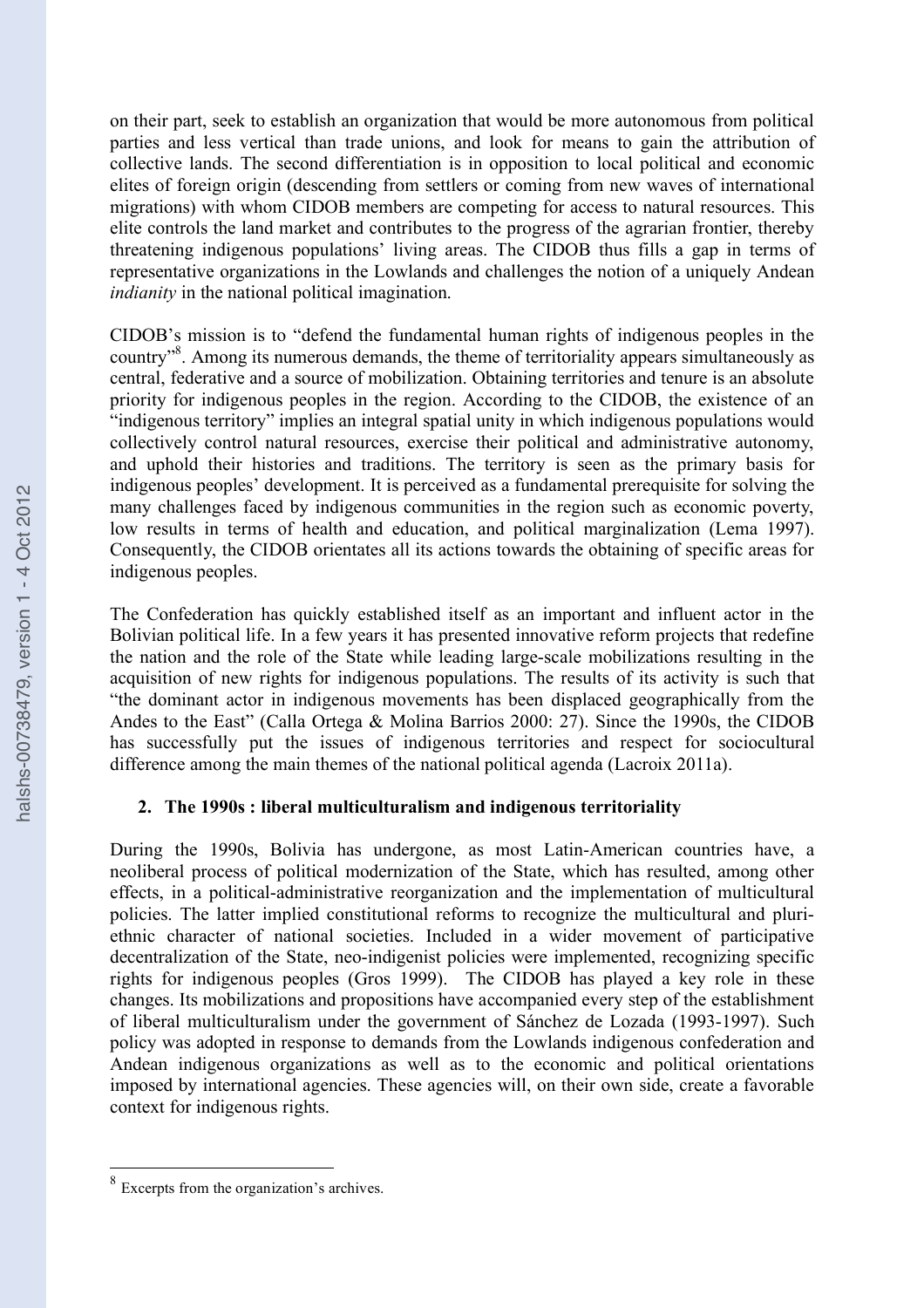#### *2.1 A few precedents (1988-1992)*

In 1989, the International Labor Organization (OIT) Convention 169 "on indigenous and tribal peoples in independent countries" is an important step in the recognition of indigenous peoples rights. Defining these peoples as agents of their own development, the Convention prompts the States to respect their territories, which are loosely defined as the areas that the peoples concerned traditionally occupy<sup>9</sup>. This international norm consolidates the actions led by Lowlands's indigenous organizations in Bolivia. As soon as 1988, the CIDOB suggested to the Bolivian State the instauration of protected indigenous territories. The proposition follows two territorial claims made by organizations in the department of Beni, where areas of occupations are threatened by forestry activities in spite of their protected areas status (Lehm 1999).

Under pressure from Lowlands's indigenous organizations, the Bolivian State for the first time recognizes the regional aspect of the territorial issue for indigenous populations and accepted the idea of indigenous territories. A few months before the ILO Convention was published, the 17<sup>th</sup> February Supreme Resolution 205 862 recognizes the "national and social necessity to recognize, assign and own territorial areas in favor of forest-dwelling groups and communities native to the Oriente and Bolivian Amazon" (article 1). In spite of these norms, the Bolivian State takes its time to grant territories. The CIDOB mobilizes against the scaling down of living areas for Lowlands's indigenous populations and demanded territories. In August 1990, it organizes a "March for territory and dignity". The mobilization is a shock for the national society as it reveals the range of cultural diversity of the country. This action is supported by a wide part of the population and inspires Andean indigenous organizations to break up with peasants' unions. It expresses the explicit will from indigenous peoples in the Lowlands to become active members of a plural and democratic nation (Libermann Cruz & Godínez Gutiérrez 1992) and starts to evoke the necessity of a new Constitution towards the instauration of a plurinational State (Albó 1991).

Following the march, the Bolivian state recognizes by supreme decrees four indigenous territories in 1990<sup>10</sup> and five others in 1991<sup>11</sup>. In 1992, president Paz Zamora's government ratifies ILO Convention 169 and revives the project for a Latin American and Caribbean Indigenous Peoples Development Fund. It officializes intercultural and bilingual education and adopts a law on the Environment that recognizes indigenous peoples' right to participate, administer and exploit natural resources in protected areas. Finally, it authorizes the creation of an indigenous forest protection force on recognized territories in 1990 (Marinissen 1995).

These advances were secured by the CIDOB in a favorable context for indigenous peoples rights. At the international level, the period sees important norms adopted such as the ILO Convention 169 (1989), the celebrations of the Discovery of Americas (1992), the declaration of an international year for indigenous peoples, and the proclamation of an international decade for the world's indigenous peoples by the UN (1993). In this particular context, the impact of the mobilization led by the CIDOB is strengthened by the indigenist policy specific to the government of president Paz Zamora.

 $9$  Especially articles 13 to 19.<br><sup>10</sup> The Siriono Indigenous Territory; the multiethnic Isiboro-Sécure National Park; the Chiman Indigenous Territory; the Multiethnic Indigenous Territory.<br><sup>11</sup> The Araona Territory; the Pilon Lajas Biosphere Reserve; the Yuqui Territory; the Chiquitano Territory No1;

the Mataco Territory.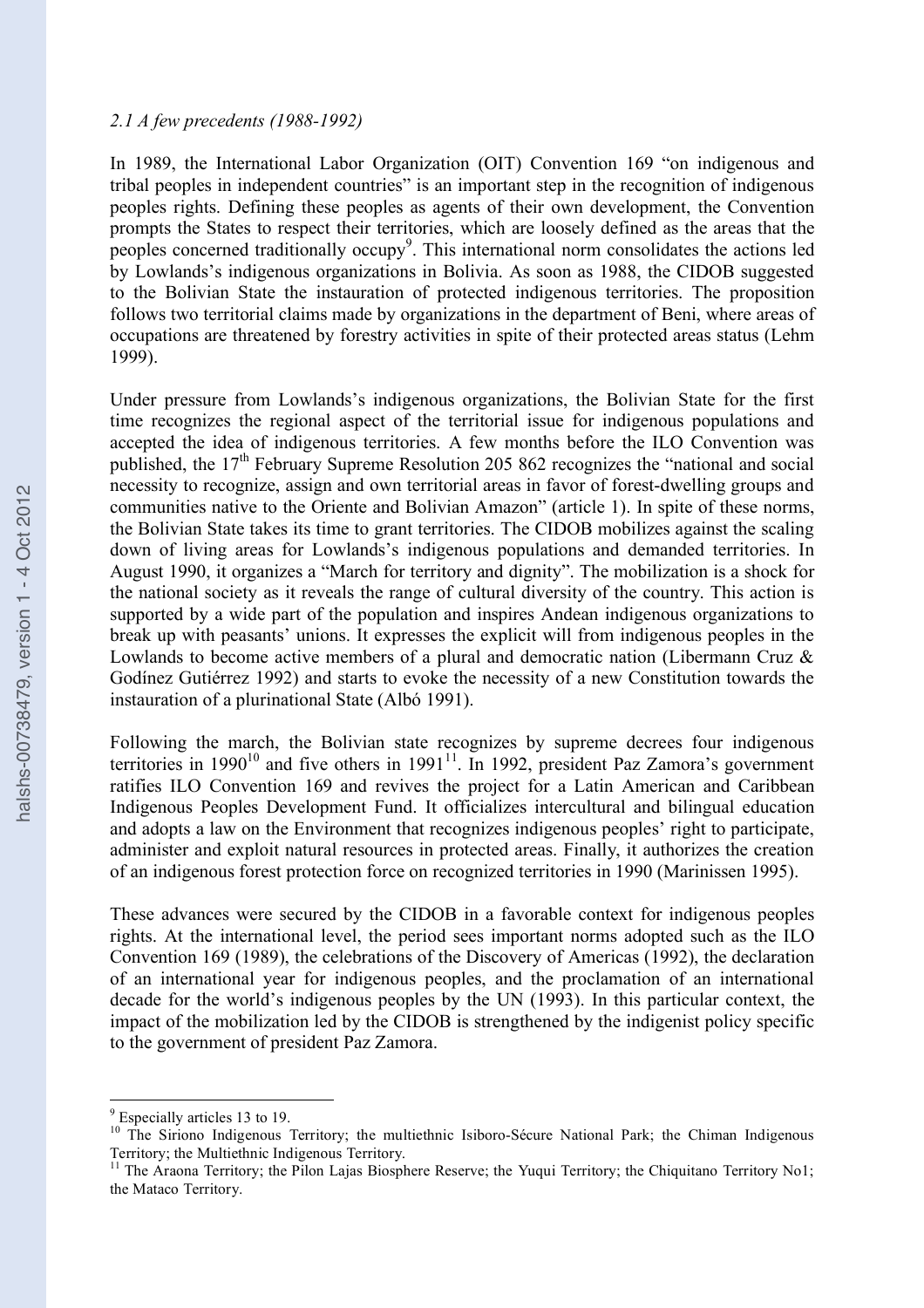The CIDOB maintains its activism through a second impressive initiative. It elaborates a draft Indigenous Law that synthetizes claims shared by all its affiliates and proposes political solutions. This document defines the indigenous territory in the following terms: "Indigenous territories are the lands traditionally occupied or owned by indigenous peoples (…) which constitute their natural habitat and the socio-economic space used for their productive activities, hunting, fishing, collecting, farming, raising stock (…) as well as imprescriptible areas necessary to guarantee the demographic growth and their sustainable development" (art. 9). These territories are inalienable and indivisible (art. 10). The State must guarantee the collective ownership of these territories to the populations concerned and bestow upon them the right to administer and manage natural resources (art.  $11 \& 19$ ). Indigenous peoples must be consulted prior to any authorization to exploit the subterranean resources of their territories (art. 12).

A national commission is given the task to prepare an Indigenous Peoples Bill based on CIDOB's document. Terminological and conceptual dissensions rapidly appear around the notions of "peoples", "territories" and "territorial right". The political Constitution of the time does not recognize indigenous populations as peoples then, or their traditional authorities. The "indigenous territory as defined by the CIDOB would imply a complete reorganization of the national space and would need the organization of a constituent assembly. Eventually, all political parties represented in the Parliament reject the CIDOB's Indigenous Law, which is assessed as unconstitutional by the Congress.

# *2.2 The effects of neo-indigenism on indigenous territoriality (1994-2005)*

The CIDOB's political proposition is not discredited, however. Indigenous organizations' claims are taken into account, albeit in a particular way, by president Sánchez de Lozada's government (1993-1997) as part of the vast project of reworking the national legislative framework that he has undertaken to modernize the State and pursue the neoliberal reforms implemented since 1985.

The 1967 Constitutions is revised. Bolivia is now defined as a unitary, multiethnic and pluricultural republic (art.1). It grants the status of "peoples" to indigenous populations, recognizes their rights and their "native communal areas"<sup>12</sup>. It offers them the possibility of legal assistance (art. 116) and eliminates the criteria of literacy to enter elections (art. 221), which facilitates the electoral participation of many indigenous organizations. These constitutional provisions open new perspectives for indigenous populations, in two legal fields especially.

The 1994 law on Popular Participation instigates a municipalization of the national territory through a system of local participative democracy. The effects are significant for indigenous populations. For the first time, their communities are judicially recognized and constitute, along with peasants communities and urban districts associations, the basic territorial

<sup>&</sup>lt;sup>12</sup> Article 171 of the Constitution : Reconocimiento de derechos de pueblos indígenas I. Se reconocen, se respetan y protegen en el marco de la ley, los derechos sociales, económicos y culturales de los pueblos indígenas que habitan en el territorio nacional, especialmente los relativos a sus tierras comunitarias de origen, garantizando el uso y aprovechamiento sostenible de los recursos naturales, a su identidad, valores, lenguas, costumbres e instituciones. II. El Estado reconoce la personalidad jurídica de las comunidades indígenas y campesinas y de las asociaciones y sindicatos campesinos. III. Las autoridades naturales de las comunidades indígenas y campesinas podrán ejercer funciones de administración y aplicación de normas propias como solución alternativa de conflictos, en conformidad a sus costumbres y procedimientos, siempre que no sean contrarias a esta Constitución y las leyes. La ley compatibilizará estas funciones con las atribuciones de los Poderes del Estado.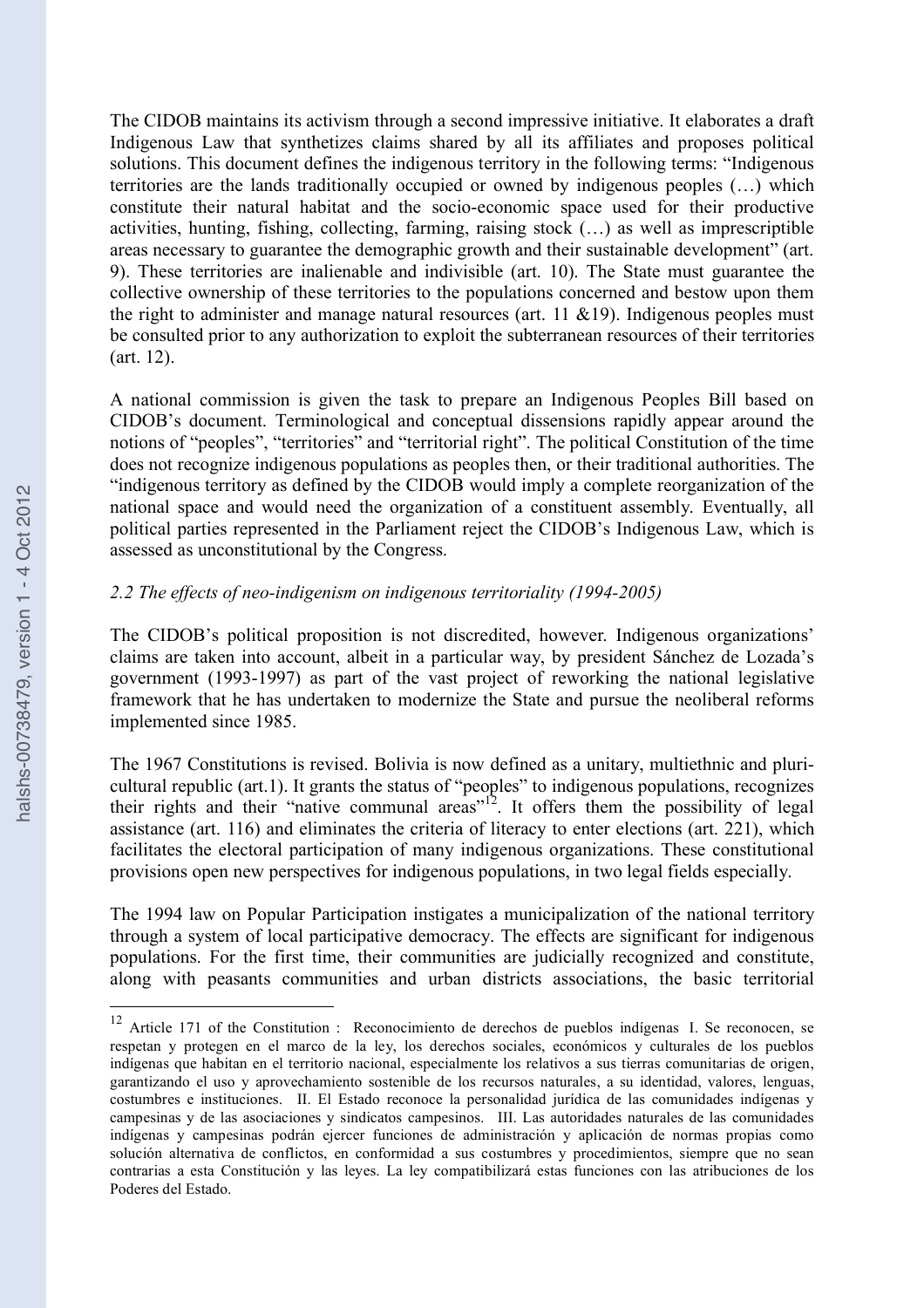organization (OTB) of the participative decentralization. The principal effect of municipalization is to generate a growing presence of indigenous representatives both in town councils and in "vigilance committees" in charge of controlling the implementation of the five-yearly participatory plan of municipal development.

In spite of remarkable progress in terms of citizenship, participation and political representation, the political and administrative re-ordering of the country does not consider at all the kind of territoriality claimed by indigenous organizations as it is exclusively based on the municipalization of the national territory. In 1996 the Bolivian State attempts to address this issue when it is constrained to engage a reform of the agrarian legislation. This reform is recommended by international organizations (World Bank and international cooperation agencies) and called for by various indigenous, peasants, economic and non-governmental organizations; it occurs in an international context where indigenous peoples issues command growing attention<sup>13</sup>.

In accordance with article 171 of the Constitution and with ILO Convention 169, the law of the National Institute of Agrarian Reform (NIAR) provides for the dotation of Native Community Lands (*tierras comunitarias de origen* - TCO) to indigenous peoples. TCOs are defined as "geographical spaces constituting the settlement of indigenous and native communities to which they have traditionally accessed and where they maintain and develop their own forms of economic, social and cultural organization in order to secure their survival and development. They are inalienable, indivisible, irreversible, collective, composed by communities or associations of communities, exempt from seizure, and imprescriptible" (art.41, 5). The "TCO denomination comprises the concept of indigenous territory" (art. 3). Seventeen articles precise the status of these TCOs, the process for their granting, and plan for the participation of indigenous organizations to national and departmental agrarian commissions.

Native Community Lands constitute a form of agrarian collective property in which indigenous title-holders can develop internally their own system of economic, social and cultural organization. From a juridical point of view, TCOs exclusively pertain to the agrarian domain and do not have any particular institutional competency.

The NIAR law has immediate effects. A wave of submissions for community areas floods the whole country. The CIDOB and its affiliates open the way, rapidly followed by Andean indigenous organizations affiliated to the CONAMAQ (which was created just a few months after the promulgation of the law on agrarian reform). A vast movement of ethnic territoriality is triggered in Bolivia. In 2007, more than 150 TCOs have been granted, covering 36% of the national territory, according to State figures. New territorial claims have been made and this coverage could reach 42% in the coming years (Lacroix & Le Gouill 2010).

In spite of strong territorial demand, indigenous territoriality remains precarious. By bestowing TCOs on indigenous populations, the Bolivian State gives them spaces of collective settlement rather than territories. These populations do not enjoy exclusive or

<sup>&</sup>lt;sup>13</sup> In 1994, the Un adopted a Draft Declaration on the Rights of Indigenous Peoples, establishes an International Day for Indigenous Peoples (9<sup>th</sup> August) and organizes the International Conference on population and development in Cairo. In 1995 it announces the first international decade for Indigenous Peoples on the theme of "Indigenous populations: partnership in action" (1995-2004) during which the Declaration on the Rights of Indigenous Peoples is developed. In 1996, Rigoberta Menchu receives the Nobel Peace Prize and launches the issue of indigenous peoples on the international political and media scene.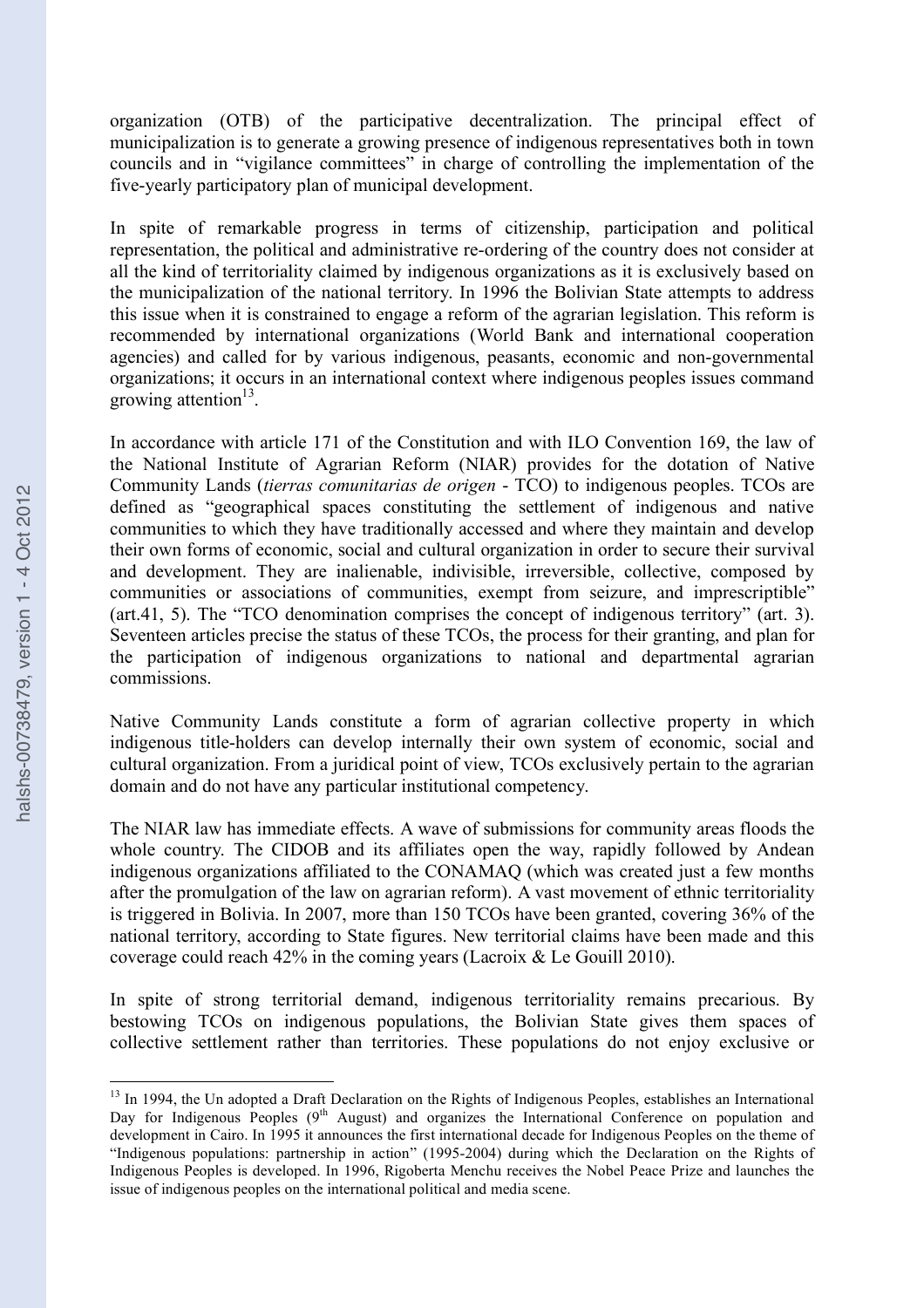priority rights in their collective property, nor decentralized resources to manage them. This situation of judicial and political in-betweenness encourages a superposition of rights, generating many social conflicts between TCO-holding populations and various agents (extractive companies, pastoralists, farmers) that are legally or illegally established on areas bestowed on indigenous peoples (De Vries 1998; CIDOB 2000).

The CIDOB proposes to transform TCOs into indigenous jurisdictions integrated to the political and administrative framework of the State in order to remedy this situation, advocating for "indigenous autonomies". To do so, a new political constitution proves necessary. In this perspective, the CIDOB will be mobilized for a whole decade alongside other social actors, calling for the establishment of a constituent assembly whose main objective would be to institutionalize autonomous indigenous territories.

This perspective is reached at the end of a cycle of social and political unrest that sees four successive presidents of the Republic between 2000 and 2005. The last of them, Evo Morales, is elected in December 2005 during early general elections. In accordance with his electoral engagements, Morales organizes a constituent assembly (2006-2008), which writes a new constitution approved by referendum in January 2009. The text integrates the full *United Nations Declaration on the Rights of Indigenous Peoples* (2007) and plans for the establishment of "indigenous autonomies".

## **3. A new political and territorial paradigm**

Evo Morales' access to power (2005), the elaboration of a new Constitution establishing a plurinational State (2009), and the United Nations Declaration on the Rights of Indigenous Peoples (2007) generate great hopes for Bolivian indigenous organizations. Each of these three facts have contributed to installing indigenous territoriality as one of the principal themes of political debate in recent years, and have created a historical opportunity to institutionalize indigenous territories.

## *3.1 A favorable context: Morales and the UN*

The majority of Bolivian indigenous organizations support Evo Morales and his party, *el Movimiento al Socialismo* (MAS). In their ascension towards power, Morales and the MAS have offered a tangible political alternative for numerous indigenous leaders who participated in municipal elections by granting them a relative autonomy both in terms of nominating candidates and of electoral programs. The MAS thus captured indigenous organizations' sympathy, which have become a loyal electorate in national elections. Once in power, Evo Morales made many declarations of good intentions to indigenous peoples, and he is a selfproclaimed defender of their rights on the international scene. Some of the first measures of this government were aimed at indigenous peoples situations.

The National Plan for Economic Development presented in June 2006 has the core objective of constructing a "multinational and communitarian State" that would put an end to historical "colonialism", "neoliberalism", and "the exclusion of indigenous peoples" through a "recognition and a valorization of indigenous and peasant communal economies. The Plan is inspired by the "Andean-Amazonian capitalism" project elaborated by vice-president Garcia Linera, which consists in "the construction of a strong State that regulates the growth of industrial economy, extracts its benefits and transfers them towards the communitarian sphere to provide for specifically Andean and Amazonian forms of self-organization and mercantile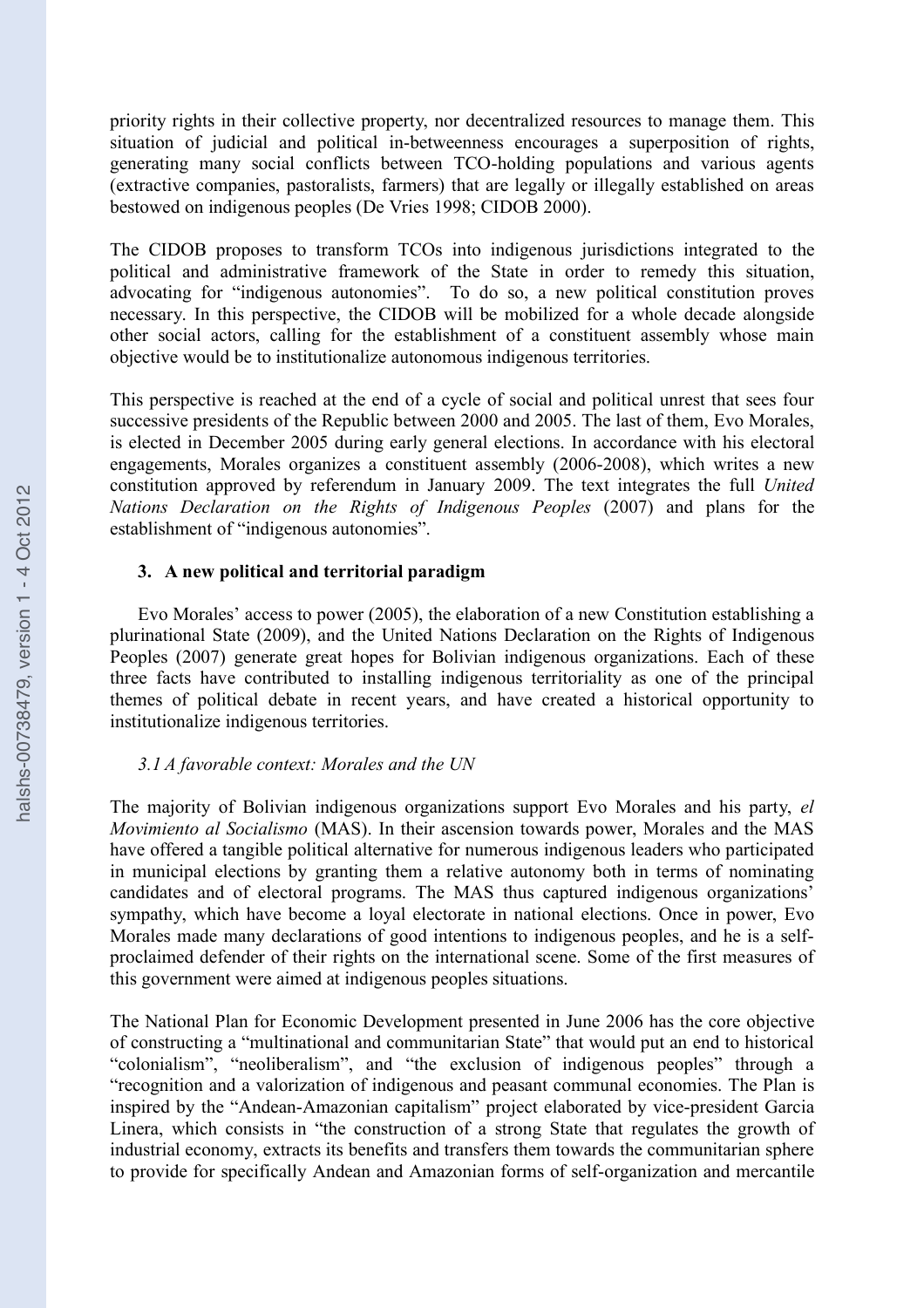#### development" (Garcia Linera 2005).

In November 2006, the *Ley de Reconducción Comunitaria de la Reforma Agraria* reconsiders the 1996 NIAR law. Among other changes, it provides for the priority (or even systematic) attribution of expropriated lands to "indigenous native peasant communities" (art. 34) as well as an active support to micro businesses and communitarian enterprises in terms of production, productivity and market exploration (art. 7). In 2007, two decrees regulate the socio-environmental control of oil and gas activities on indigenous peoples' and peasants' communities' lands that had been planned for in the 2005 Hydrocarbon law. The 1997 Mining Code is modified to allow indigenous peoples to claim rights, in particular the right to consultation over mining exploration on their lands.

The impact of all these measures remains somewhat limited. The new agrarian legislation does not include any new guarantee for TCOs, and new regulations on extractive activities in indigenous collective settlement areas have only worsened the tensions with the third parties (enterprise and individuals) who exploit oil and mineral resources. Further, Morales waits until the United Nations Declaration on the Rights of Indigenous Peoples to adopt some substantive measure about indigenous peoples.

The adoption of the international standard rejoices indigenous organizations in the country. The text had been negotiated for over twenty years and the object of numerous debates between indigenous peoples and the States. The Declaration affirms indigenous peoples right to self-determination and, consequently, their right to freely determine their political status and economic, social and cultural development (art.3), their right to be autonomous and manage their internal and local affairs (art.4). Bolivian indigenous organizations present a draft law to include this declaration in the national law and organize several demonstrations to secure such integration.

Facing mobilization and enthusiasm, the Morales government elevates the 46 articles of the United Nations Declaration on the Rights of Indigenous Peoples to the rank of law of the Republic (law 3760,  $7<sup>th</sup>$  November 2007). For indigenous organizations, this measure is a first step towards the formalization of the international text pending its translation into the new Constitution. Its development, however, is delayed. The heated debates between the government and the opposition generate important social conflicts. The Constituent Assembly is adjourned and threatened of dissolution on several occasions during its mandate. The main indigenous and peasant organizations of the country, who became allied in a Pact of National Unity<sup>14</sup>, have ensured the survival of the process by exercising pressure on delegates and by formulating numerous propositions during the debates.

Thus, the United Nations Declaration on the Rights of Indigenous Peoples comes at a right time when, in Bolivia, the political situation and the constitutional debates seem in a deadlock (Lacroix 2006). The international standard allows indigenous organizations to obtain minimum guarantees for the inclusion of indigenous peoples rights, especially those

<sup>&</sup>lt;sup>14</sup> The Pact of National Unity brings together the Confederación Sindical Única de los Trabajadores Campesinos de Bolivia (CSUTCB), the Confederación Nacional de Mujeres Campesinas Indígenas Originarias de Bolivia Bartolina Sisa (CNMCIOB-BS), the Confederación Sindical de Comunidades Interculturales de Bolivia (CSCIB), CONAMAQ and CIDOB. This inter-sectorial alliance is created in 2004. It has a double objective: the instauration of a Constituent Assembly and to support Evo Morales' Movimiento al Socialismo political project. Following a series of conflicts with the Morales government and the peasants' organisations, CIDOB and CONAMAQ have left the Pact of National Unity in 2011.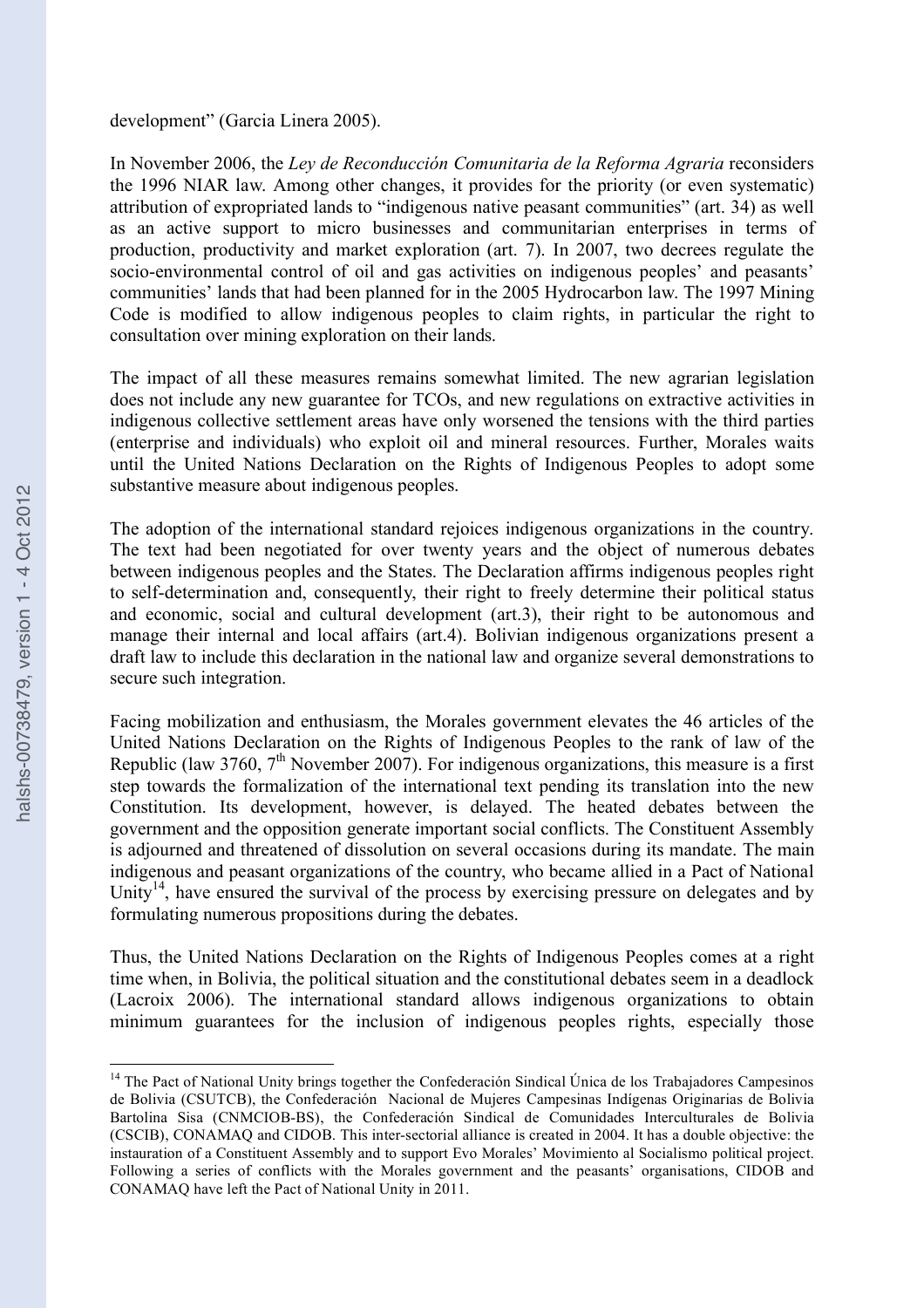concerning their territories, and the constitutional incorporation of the concept of indigenous autonomy.

#### *3.2 Political constitution and ethnic territoriality*

A defining character of the 2009 Bolivian Constitution is to institute a "unitary State with plurinational law" (art.1). It secures indigenous peoples rights to self-determination, to autonomy, to self-government, to culture, to the recognition of indigenous institutions, and to the consolidation of territorial entities respectful of the unity of the State (art.  $2 \& 30$ ). The constitution recognizes their systems of government (art. 11 & 26). These fundamental principles are developed in fifty general articles with reference to socio-cultural difference, that is one-eighth of all constitutional articles. These articles detail the State model, the local system of indigenous government, indigenous peoples rights (in political, health and educational matters), the protection of traditional knowledge, and State support for indigenous economic development. Specific articles are concerned with the rights of "indigenous native peasant nations and peoples", indigenous peoples representation on and participation to the Plurinational Constitutional Tribunal, to the Plurinational Electoral Council, and to departmental and municipal councils.

The territorial and ethnic issue is discussed under the term "indigenous native peasant territorial entities". It is thematically divided into jurisdictions, autonomies, and natural resource management. The territories, municipalities and regions constituting "ancestral territories" for "indigenous native peasant nations and peoples" potentially are such territorial entities (art. 291 & 192). These entities are fully jurisdictions (art. 180, 191-193).

The conceded autonomy is "the expression of the right to self-government as the exercise of the right of self-determination by *indigenous native peasant nations and peoples* whose population shares a territory, a culture, a history, languages and specific judicial, political, social, economic organizations or institutions" (art. 290). "Each territorial entity (...) will elaborate its own status in accordance with its own norms and procedures and within the framework of the Constitution and the Autonomies and Decentralization Law" (art. 293). "indigenous native peasant nations and peoples" territories will assume the competencies of municipalities and regions according to their status" (art. 305). They can exercise these competencies "exclusively or in competition" (*idem*). These competencies bear, among other aspects, on the definition and implementation of local development (economic, cultural, social) plans, the development and maintenance of infrastructure, healthcare, the administration of indigenous justice, the protection of natural and cultural heritage, the relations with external organizations and institutions (*idem*).

"The exploitation of natural resources in a given place will be subject to a consultation process with the local population affected" (art.352). In the case of "indigenous native peasant nations and peoples", this consultation will respect their norms and procedures (*idem*). The benefits generated by resource exploitation will be primarily assigned to *indigenous native peasant* peoples (art. 353). The "entirety of *indigenous native peasant* territory" is recognized, which includes "the right to land, to the exclusive use and enjoyment of renewable natural resources as per legal provisions; free prior and informed consultation, and benefit-sharing stemming from the exploitation of natural resources from their territories (…) the definition of their development in accordance with their cultural criteria and life principles. (…) *Indigenous native peasant* territory comprises areas for the use and conservation of natural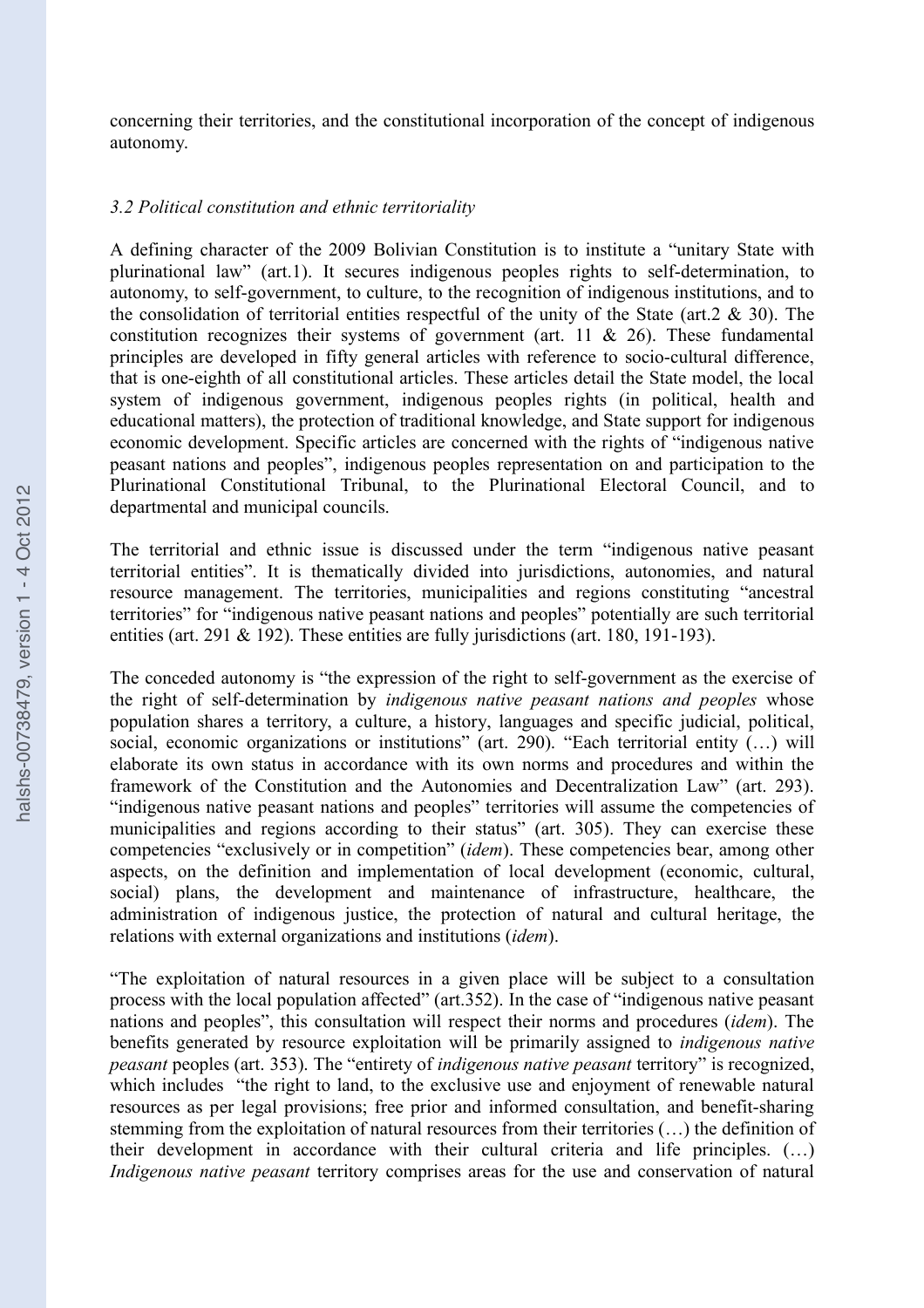resources as well as areas for the social, spiritual and cultural reproduction" (art. 402). The State recognizes, protects and guarantees the individual and communitarian or collective ownership of the land (art. 393).

The notion of indigenous territoriality as defined by the Constitution satisfies the CIDOB and CONAMAQ expectations, for which indigenous territories must be granted autonomous governments by the State and must assume competencies similar to other subnational jurisdictions. To sum up, Bolivia is engaged towards the instauration of indigenous jurisdictions fully integrated to the political and administrative organization of the country; these could allow indigenous peoples to take on political, legal and normative autonomy with executive, administrative, patrimonial, territorial and jurisdictional dimensions, in accordance with the legal field of the State (CIDOB 2008).

## *3.2 From norms to implementation: the challenge of indigenous autonomies*

The Autonomies and Decentralization Law (LMAD) was promulgated in July 2010. The text was long awaited by civil society organizations, especially indigenous and regionalist organizations, as it determines the general frame of departmental, regional, municipal and "indigenous native peasant" (*indigena originario campesino*, IOC) autonomies defined in the Constitution. A first reading of this complex and (over)detailed text allows an exposition of some general principles on the specific issue of IOC autonomies.

Among the eighteen fundamental principles for the autonomy system (territorial integrity of the State, self-government, hierarchical insubordination of autonomous territorial entities, voluntary access to autonomy, etc.), let us firstly highlight the principle of "*Indigenous Native peasant nations and peoples* preexistence" that guarantees, according to the Constitution and UN Declaration, "their self-determination, their right to autonomy, to self-government, to their culture, to the recognition of their institutions and the consolidation of their territorial entities" (art. 1  $\&$  5). The preexistence principle also makes room for multiple pathways to autonomy.

The *indigenous native peasant autonomy* (AIOC) regime is exclusively granted to *indigenous native peasant nations and peoples* who are defined as "peoples and nations who existed prior to invasion and settlement, who constitute a sociopolitical unit, developed through history, with a common and shared organization, culture, institutions, law, rituality, religion, and language, among other characteristics. They are established in a given ancestral territory and have their own institutions" (art. 6.II).

These indigenous peoples may be granted autonomy from a territory, a region, a municipality or municipal district (art. 44 &28). Concerning the last three levels, the AIOC regime can be obtained through a locally initiated referendum (art. 50-52) after certification by the Ministry of Autonomies of the ancestral territory nature of these territorial units (art. 56). For territories (TIOCs), the ministerial certification rests on the viability of government (*viabilidad gubernativa*), which is assessed through an evaluation of the political organization and an analysis of the territorial development plan, and on a minimal demographic base calculated from the latest census results. The required demographic limit is 10 000 inhabitants for the Andes (4000 in exceptional cases), and 1000 inhabitants for the Lowlands (art. 58). On a more pragmatic level, these provisions mean that indigenous peoples who already have a TCO status have an easier access to a TIOC insofar as some information is already gathered.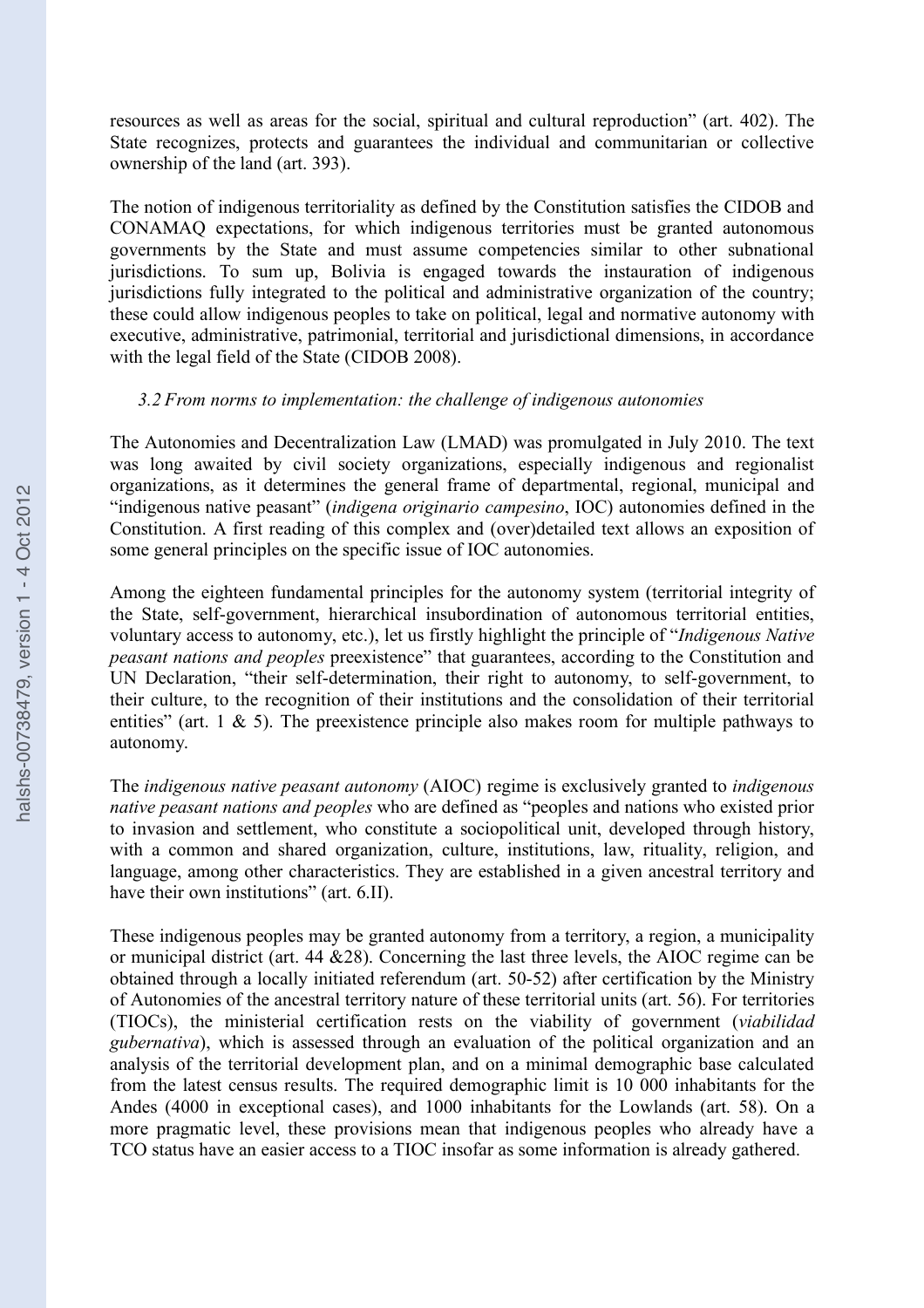Once the AIOC is granted, the deliberative organs of these territorial entities have to develop an "autonomic status" which must be approved by referendum and by 2/3 of the territorial entity's population (art. 53  $\&$  54). These statuses must consider non-indigenous minorities by guaranteeing constitutional rights, and must present a strategic vision for the development of the territorial entity (art.  $61 \& 62$ ). Once the autonomic status enters into force, the indigenous government can exercise the legislative, deliberative, and regulating powers, and taken on their given competencies (art.  $45 \& 55$ ).

These competencies involve health services, housing, drinkable water, telecommunications, cultural heritage, natural resources, biodiversity and the environment, rural and productive development, planning, territorial organization, tourism, transport, and natural risks management (art. 81-97). Educational competencies will be defined in a separate law (art. 84). All AIOC territorial entities constitute fully jurisdictions (art. 8). They are integrated to the general financial regime. Their resources mostly come from decentralized State funds whose management is subject to precise regulations shared by all subnational territorial entities (art. 106-131).

The indigenous territory (TIOC) is the greatest innovation in the political and administrative organization of the Bolivian State among all territorial entities defined in the LMAD. The TIOC results from the conversion of Native Community Lands (determined in the 1996 agrarian regime) into territorial jurisdictions with autonomous powers, as well as budgets and competencies similar to those of municipalities. It is defined as an "ancestral territory on which collective or native community lands have been constituted and duly consolidated in accordance with the law, and which have entered this category through the corresponding agrarian procedure (…) an indigenous native peasant government will be formed in it. This territory will be approved by law as a territorial unit, thereby acquiring a double character", agrarian and jurisdictional (art. 6.I.2).

In line with the Constitution, the law on Autonomies recognizes many rights mentioned in the UN Declaration (self-determination, autonomy, self-government) and satisfies Bolivian indigenous organizations aspirations. What is, however, the actual situation of indigenous autonomies in Bolivia? Although complex to sum up, the situation can be presented as follows.

Until now, only one out of two hundred TCOs has presented an autonomic status to the State (the first step to convert a TCO into an indigenous autonomous territory), Raqaypampa in the Cochabamba department. This status must now be submitted to the Constitutional tribunal. In other cases, obstacles are many. Among these, one is the fact that the majority of TCOs have not been granted tenure, thereby making the conversion into indigenous territory impossible. Further, the conditions set out in the LMAD are contested by indigenous organizations, particularly the demographic rule and the territorial continuity rule, that appear too stringent and restrictive for many indigenous peoples wishing to access territorial autonomy.

In parallel, a municipal dynamic has been engaged. Eleven out of the three-hundred-andthirty-six municipal governments have started the process to obtain the indigenous autonomy regime<sup>15</sup>. Five of them have developed their autonomic status. Six others are being discussed. Some of them have moved slowly forward because of local disagreement between indigenous

 <sup>15</sup> Chipaya, Pampas Aullagas, Totora and Salinas de Mendoza in the Oruro department; Tarabuco, Mojocoya and Huacaya in the Chuquisaca department; Charazani and Jesús de Machaka in the La Paz department; Charagua in the Santa Cruz department; Chayanta in the Potosí department.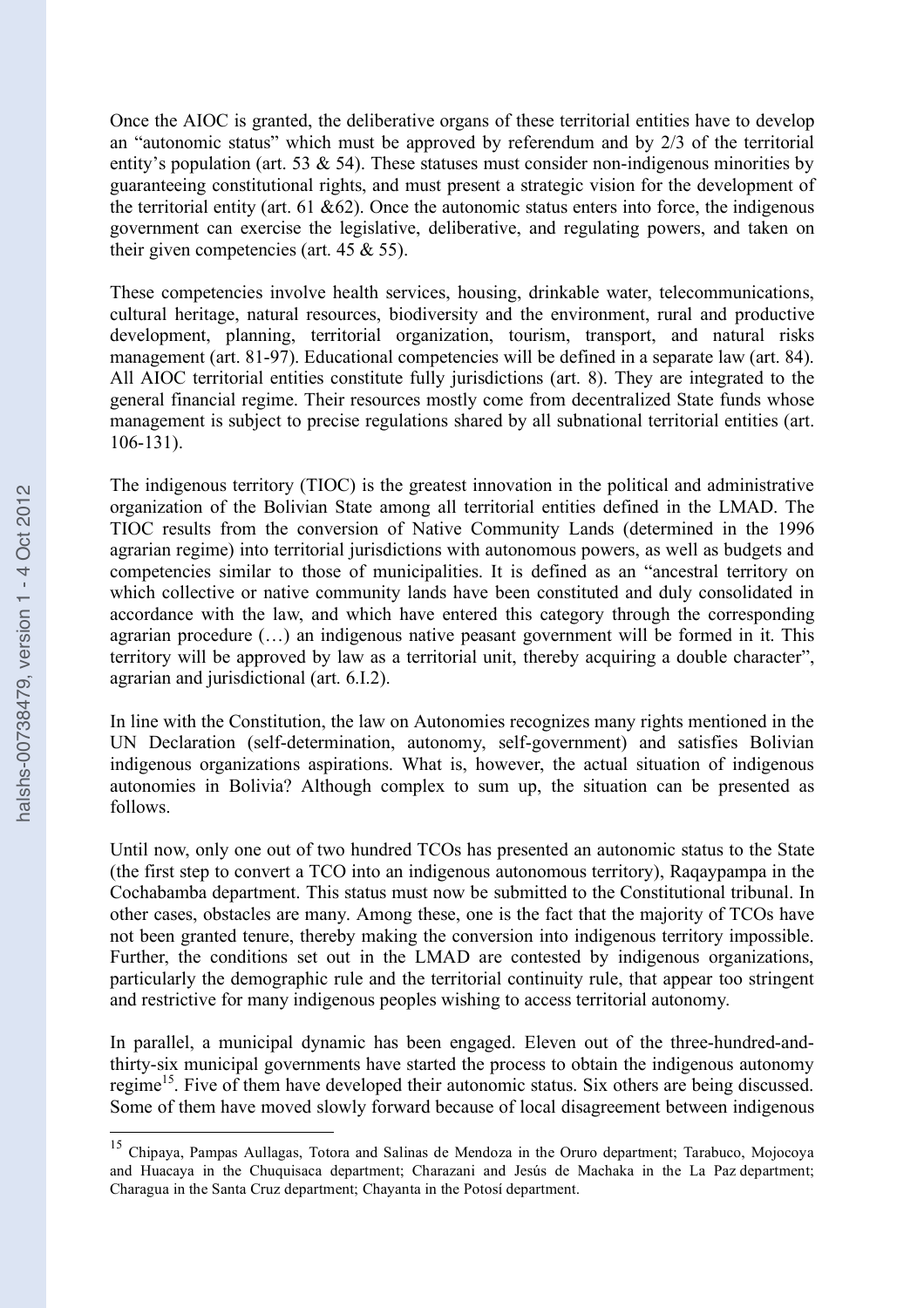and peasants organizations that compete for local power. The Autonomies ministry mediates to try and appease the conflicts and move the process forward in a consensual manner.

While it may appear innovative in legislation, the indigenous autonomy process is a source of detachment between the Morales government and indigenous organizations. The latter have had to mobilize on many occasions to negotiate adjustments that would incorporate their demands. These tensions extend the difficulties that have appeared in the relations between the parties since the adoption of the Constitution in 2009.

Indigenous organizations now keep watch. The steps to obtain the autonomy regime are many and each one represents a source of potential conflicts. The challenge consists in avoiding similar delays and faults as with the INRA law. 15 years after its promulgation, many TCOs have not been granted tenure nor have been identified and demarcated. To this already sensitive territorial situation, the issue of prior consultation of indigenous peoples over extractive activities on their territories only adds a new level of conflict with the Morales government. In other words, the concrete conditions for the instauration of a plurinational State and the implementation of self-determination for indigenous peoples are currently at stake in Bolivia.

#### **By way of conclusion**

With the new Constitution and the Autonomies and Decentralization Law, the Bolivian State seems to respond to territorial claims by indigenous organizations while incorporating international indigenous peoples rights. In the last four decades, two moments have proved decisive in the political consideration of indigenous territories in Bolivia. In the 1990s, the State grants indigenous peoples who so wish with Native Community Lands (TCOs). Although this form of territorial recognition does not fully consider the notion of territoriality developed by indigenous organizations (as it does not grant any competency in terms of public management and finances), it nonetheless generates a pre-territorialization of indigenous peoples through a demarcation of their areas of collective settlement. Then, in the last decade, indigenous territoriality has taken on a new dimension by integrating political projects linked to the process of "national re-foundation". Indigenous territories are now recognized as fully jurisdictions by the political Constitution of the Bolivian state.

These are two precise historical moments, characterized by the convergence of indigenous (through mobilizations and propositions) and indigenist (through recognition of rights and support policies) dynamics on both national and international levels. This juncture rests on a complex circulation of agents working at different levels (local, national, international) to elaborate norms, public policies and specific programs for indigenous peoples. In the Bolivian case, such historical coincidence clearly appeared first in the 1990s, and then in the last few years with the emergence of new international standards for indigenous peoples rights, of a State modernization process involving a global or partial consideration of indigenous issues, and of indigenous peoples mobilizations on both local and international levels for the implementation or claiming of rights. The interaction between these dynamics is generally occurring, in Bolivia as in most Latin-American States, in a normative field that is conducive to the eminently constitutionalist, legalist and pacific strategies of indigenous peoples in Latin America.

In all likelihood, the constitutional adoption of a plurinational State engages Bolivia towards a paradigmatic change in the governance of territorial(ized) entities, especially ethnic ones. The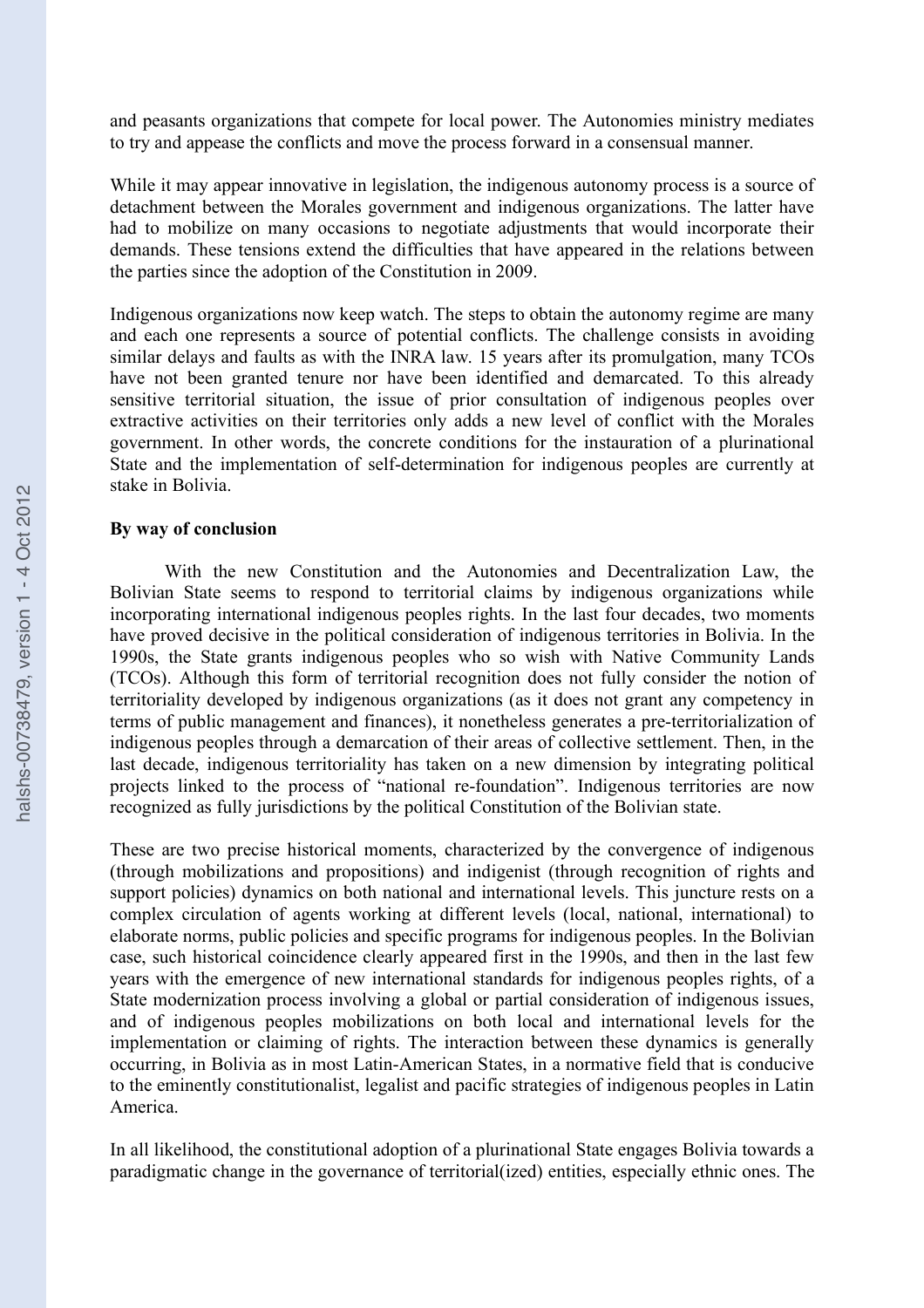principles of liberal multiculturalism that were predominant in the 1990s are abandoned (Lacroix 2011b). Bolivia thus seems to direct itself towards an unheard of "post multicultural" political model (Grey Postero 2007) that fully integrates the United Nations Declaration on the Rights of Indigenous Peoples and that grasps the indigenous question as a central and transversal political issue for a new societal project. Like indigenous autonomies, all the manifestations of the plurinational State have to be defined. The CIDOB and CONAMAQ have entered a probably long period of careful watch to ensure the effective implementation of the Bolivian Constitutions. In this perspective, these two organizations should maintain their particular place on the national and international political scenes in the coming years.

#### **References**

ALBÓ, X. (1991) « El retorno del Indio », *Revista Andina* 2, pp.300-337.

Apoyo Para el Campesinado Indígena del Oriente Boliviano (APCOB) (1994). *Población Indígena de las tierras bajas de Bolivia*, Santa Cruz de la Sierra : APCOB.

CALLA ORTEGA, R. (1993) « Hallu hayllisa huti. Identificación étnica y procesos políticos en Bolivia » in De Gregori, I. (coord.), *Democracia, etnicidad y violencia*, Lima : IFEA, IEP, pp.57-81.

CALLA ORTEGA, R. et MOLINA BARRIENTOS, R. (2000) « Los pueblos indígenas y la construcción de una sociedad plural » in Calla Ortega, R., Molina Barrientos R., Salazar de la Torre C. *Movimientos indígenas y pactos de género*, La Paz : PNUD, IDH pp.9-38.

Confederación Indígena de Bolivia (CIDOB) (2000) *Atlas. Territorios Indígenas en Bolivia. Situación de las Tierras Comunatarias de Origen (TCOs) y Proceso de Titulación*. Santa Cruz de la Sierra : CIDOB-CPTI.

CIDOB (2008) *Borrador de estatuto de autonomías indígenas. Documento de análisis y discusión*. Santa Cruz de la Sierra : CIDOB.

De VRIES, A. (1998) *Territorios Indígenas en las Tierras Bajas de Bolivia. Un análisis de su estado a 1998*. Santa Cruz de la Sierra: CIDOB- CPTI, SNV.

GARCIA LINERA, A. (2005) « Du capitalisme andino-amazonien » in El Diplo, édition du Cône Sud du Monde Diplomatique, n°79, http://risal.collectifs.net/article.php3?id\_article=1616, accessed March 30, 2006.

GREY POSTERO, N. (2007) *Now we are citizens: indigenous in postmulticultural Bolivia*. Stanford: Stanford University Press.

GROS, C. (1999) « Ser diferente por (para) ser moderno, o las paradojas de la identidad. Algunas reflexiones sobre la construccón de una nueva frontera étnica en América latina » in *Análisis Político*, 36, pp.3-20.

LACROIX, L. (2006) « Refundación del modelo nacional y tensiones políticas », *El Viejo Topo* 218, pp.59-69.

LACROIX, L. (2011a), « La participation de la Confédération Indigène de Bolivie à la vie politique nationale bolivienne (1982-2010) », *Civilisations*, pp. 97-114.

LACROIX, L. (2011 b), « Etat plurinational et redéfinition du multiculturalisme en Bolivie » in Gros Christian & Dumoulin Kervran David, *Le multiculturalisme au concret. Un modèle latinoaméricain ?*, Paris : Presses de la sorbonne Nouvelle, pp. 135-146.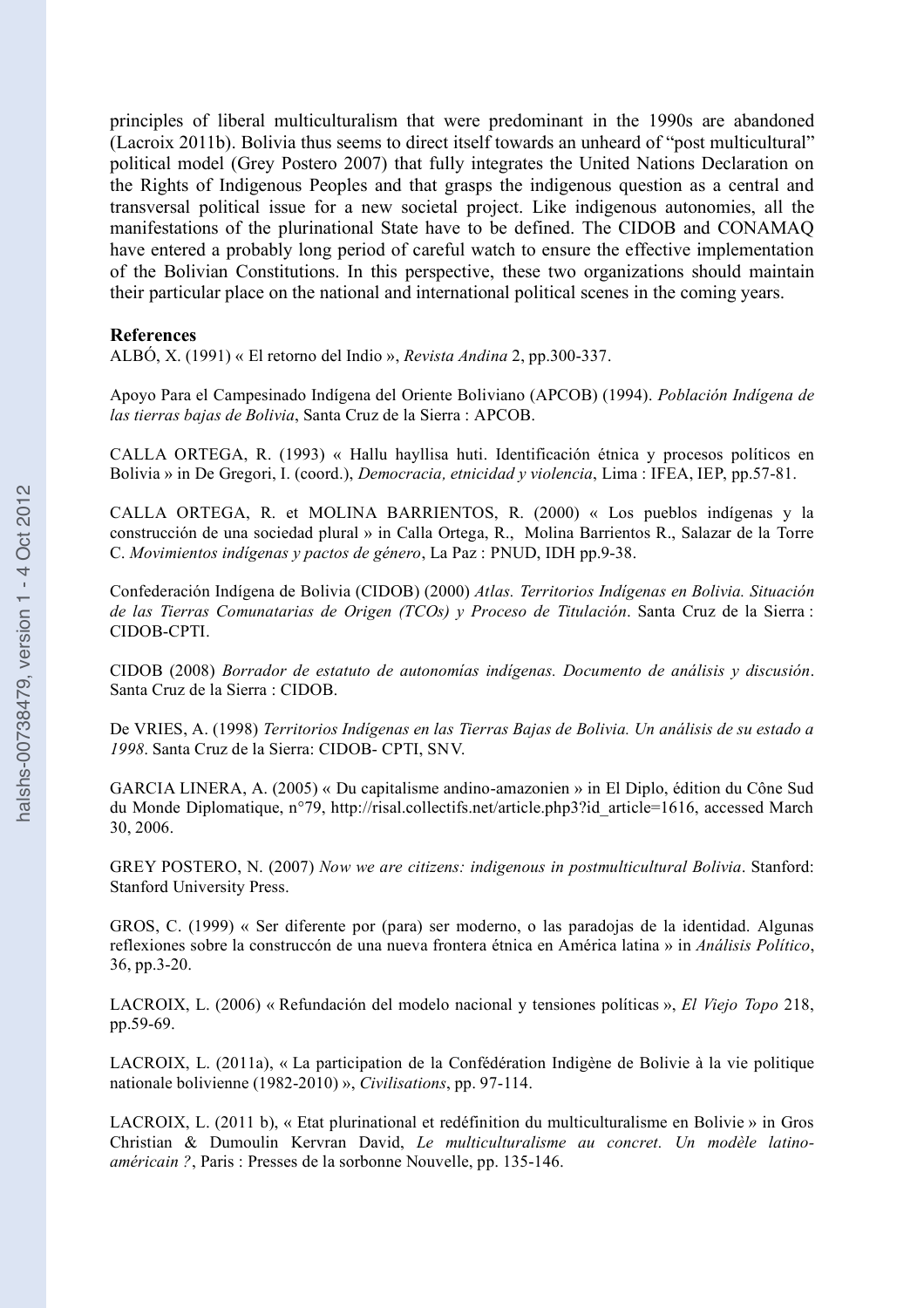LACROIX, L & LE GOUILL, C. (2010) « Hacia una nueva gobernanza territorial indígena en Bolivia » in Gros, C. & Foyer, J. (eds.), *Gobernanza económica y política indígena en América latina*, Lima : IFEA, pp.41-74.

LAVAUD, J-P. (1982) *Identité et Politique : le courant Tupac Katari en Bolivie*, document de travail 24, Paris : CREDAL – ERSIPAL.

LE BOT, Y. (1994) *Violence de la modernité en Amérique latine. Indianité, société et pouvoir*, Paris : Karthala, CNRS.

LE GOUILL, C. (2007) *Luttes de pouvoir et luttes de symboles entre organisations paysannes/indigènes/originaires. Relation entre organisation des ayllus et organisation syndicale dans le Norte Potosí*, Paris : tesis de Maestría, Universidad de París III – Sorbona Nueva, Instituto de Altos Estudios de América Latina.

LEHM ARADAYA, Z. (1999) *Milenarismo y movimientos sociales en la Amazonia Boliviana. La busqueda de la Loma Santa y la Marcha Indígena por el Territorio y la Dignidad*, Santa Cruz de la Sierra : APCOB-CIDDEBENI-OXFAM AMERICA.

LEMA, AM (1997) *Pueblos Indígenas de la Amazonía Boliviana*. La Paz : PNUD, CAF, AIP, FIDA.

LIBERMANN, K. & GODÍNEZ, A. (1992) *Territorio y Dignidad. Pueblos indígenas y medio ambiente en Bolivia*. La Paz : ILDIS, Nueva Sociedad.

MANSILLA H.C.F. & ZEGADA, M-T (1996) *Política, Cultura y Etnicidad en Bolivia*, Serie Fenómenos de colonialismo interno, Documentos de Investigación, n°2, La Paz : CEBEM-CESU-UMSS.

MARINISSEN, J. (1995) *Legislación boliviana y Pueblos Indígenas. Inventario y análisis en la perspectiva de las demandas indígenas*. Santa Cruz de la Sierra : CEJIS, SNV.

PACHECO D. (1992) *El indianismo y los indios contemporeanos en Bolivia*, La Paz :HISBOL-MUSEF.

#### *Résumé*

La Bolivie semble s'engager vers l'institutionnalisation de territoires autochtones intégrés à l'organisation politico-administrative de l'Etat. Ce processus se traduirait par l'instauration de circonscriptions et de juridictions ethniques autonomes. Cet article propose une lecture croisée considérant à la fois la mobilisation des organisations autochtones pour leurs droits, les débats nationaux autour des questions de territoires et d'autochtonie et l'évolution du contexte international au cours des quatre dernières décennies pour tenter de mieux comprendre les effets d'imbrication d'échelles de gouvernance qui ont mené à cet horizon politique en Bolivie.

Mots-clés : Bolivie – peuples autochtones – territoire – autonomie – traitement politique

#### *Summary*

Bolivia seems to engage towards the integration of indigenous territories into the institutional, political and administrative organization of the State. This process would result in the introduction of autonomous ethnic districts and jurisdictions. This paper proposes a cross reading, simultaneously considering the mobilization of indigenous organizations, national debates on issues of territories and ethnicity and the evolution of the international context in the last four decades. The objective is to better understand the complex interactions between scales of governance that have led to this renewed political landscape in in Bolivia.